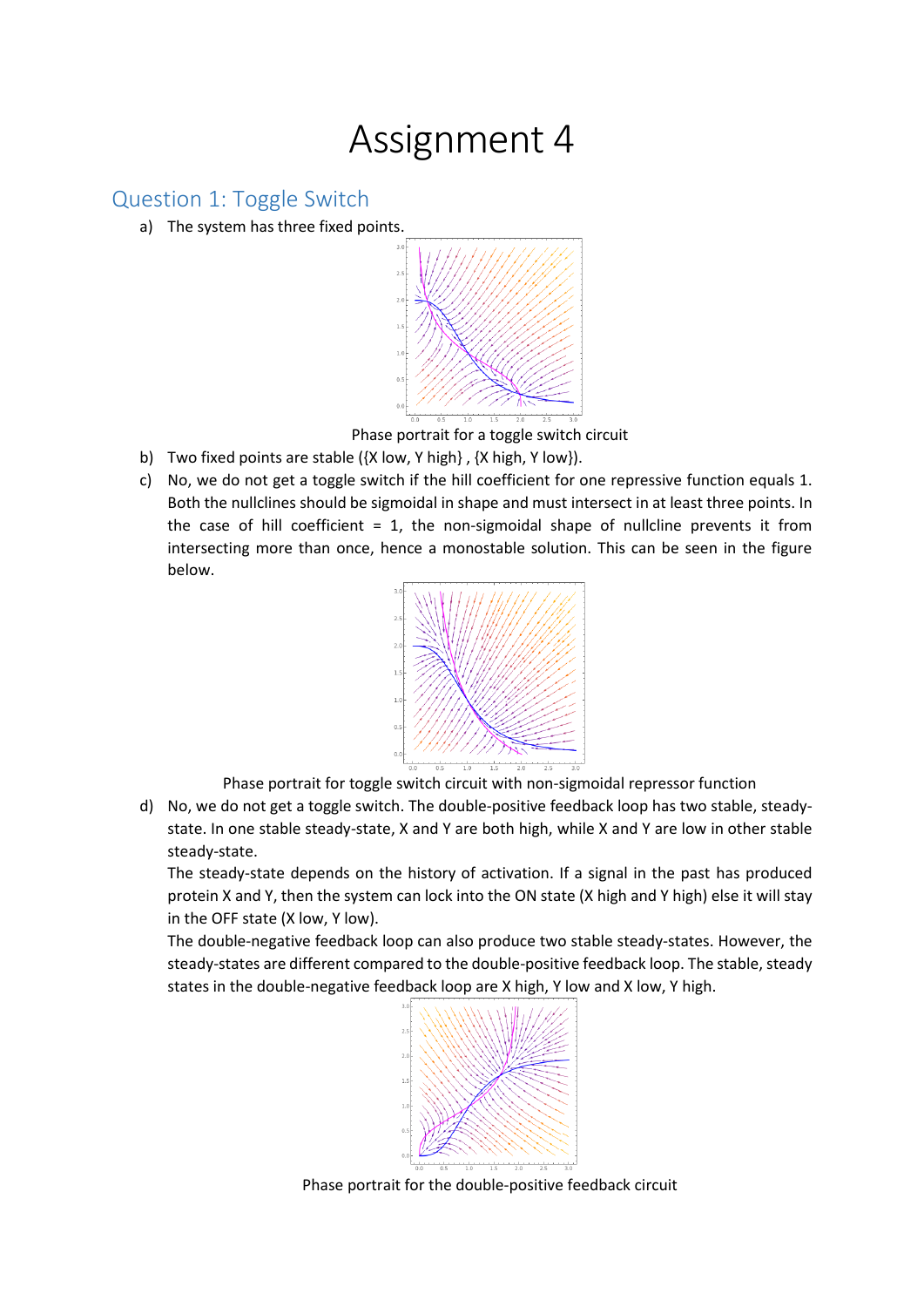## Question 2: Oscillations

a) The circuit is oscillating, and oscillations can be seen in the plot below.



The concentration of protein x and y as a function of time The oscillating period can be divided into two time domains. Time domain-1:  $x$  is high and  $y$  increases. Time domain-2:  $x$  is low and  $y$  decreases.

b)

(i) Defining ratio,  $r = \frac{duration \space of \space time \space domain -1}{duration \space of \space time \space domain \space 2}$ duration of time domain-2 Case – 1: On increasing  $\mu$  $\mu = 0.1$  $\mu = 0.35$ Concentration Concentration  $\overline{20}$  $20$ ŋ.  $\overline{1}$ 

From the above plot, we can see, on increasing  $\mu$ , the duration of time domain-1 increases and the duration of time domain-2 decreases. This means that the ratio  $r$ increases on increasing  $\mu$ .



From the above plot, we can see, on decreasing  $\mu$ , the duration of time domain-1 decreases and the duration of time domain-2 increases. This means that the ratio  $r$ decreases on increasing  $\mu$ .

- (ii) The duration time domain-2 is inversely proportional to  $\mu$  because response time for degradation of  $y = \ln 2/\mu$ . Hence when  $\mu$  is high, protein y will be degraded quickly, thus, decreasing the duration of time domain-2.
- (iii) The time period of oscillation of both protein x and y decreases with an increase in  $\mu$ . The duration of time domain-2 is much larger than the duration of time domain-2. Moreover, the duration of time domain-2 is inversely proportional to  $\mu$ . Hence time period of oscillation decreases with an increase in  $\mu$ .